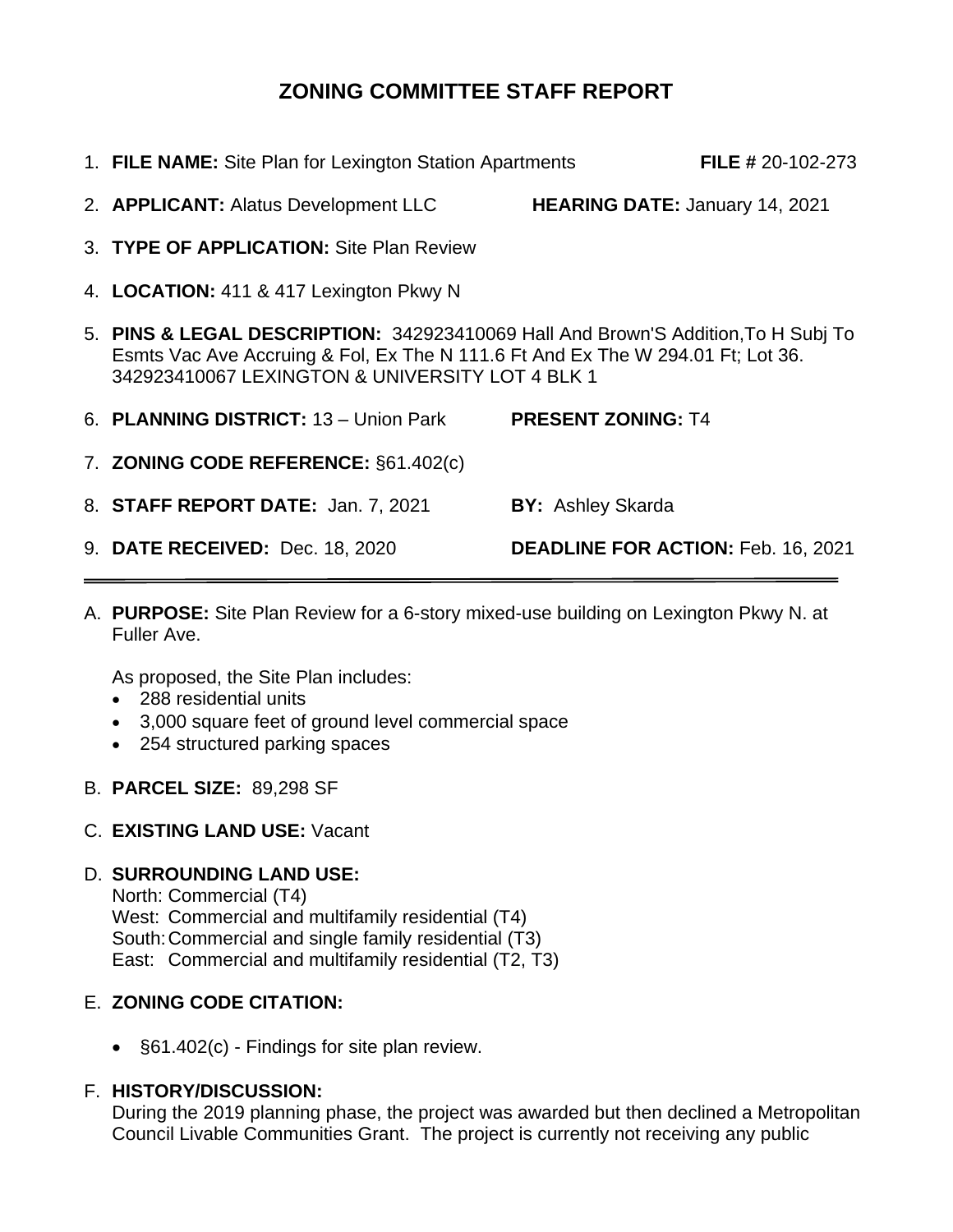Zoning Committee Staff Report, Zoning File #20-102-273 Page 2 of 6 funding.

The project team held a preliminary site plan review discussion December 1, 2020, with the Site Plan Review Committee and received preliminary feedback on December 7, 2020 (see attached Preliminary Staff Report). At the Planning Commission meeting on December 4, 2020 the Planning Commission voted to hold a public hearing for the site plan once an application was received. A complete Site Plan Application and plan set was received on December 22, 2020. Site Plan Review is a function delegated by the Saint Paul Planning Commission (PC) to City staff, however, a Site Plan may be referred to Planning Commission for public hearing and decision.

The land consists of two adjacent vacant lots in the south east corner of a 7-lot block. This large block has existing private drives that allow for circulation. One private drives runs along the north, and north west property lines.

The applicant is proposing a new 6-story, 331,300 sf mixed-use building with 288 residential units, 3,000 sf of commercial tenant space, and 254 structured parking spaces. Storm water management, landscaping, incorporation of existing private drives, and a bike path routed along the north of the property are also proposed. Based on the application, no variances or conditional use permits are required.

### G. **DISTRICT COUNCIL RECOMMENDATION:**

At the time of the staff report, the Union Park District Council (DC 13) has not provided a recommendation to approve or deny the Site Plan. The District Council hosted multiple community meetings regarding the future development.

- H. **FINDINGS:** § 61.402(c) of the Zoning Code says that in "order to approve the site plan, the planning commission shall consider and find that the site plan is consistent with" the findings listed below:
	- 1. *The city's adopted comprehensive plan and development or project plans for sub-areas of the city.*

The site plan meets this finding. The proposed mixed-use project is consistent with the 2040 Saint Paul Comprehensive Plan (2020), the Lexington Station Area Plan (2008), and Union Park Community Plan (2016). Generally, the comprehensive plan encourages transit supportive density and supports growth and development of new housing, particularly in areas identified as Mixed Use, Urban Neighborhoods and/or in areas with the highest existing or planned transit capacity, to meet market demand for living in walkable, transit-accessible, urban neighborhoods. The plan also supports increases in density on valuable urban land and calls for high-quality urban design that supports pedestrian friendliness and a healthy environment, and enhances the public realm.

For a detailed analysis, please see the Analysis Included in the SPR Committee Preliminary Review. "*Lexington Station Site Plan Review – Comprehensive Plan Summary*"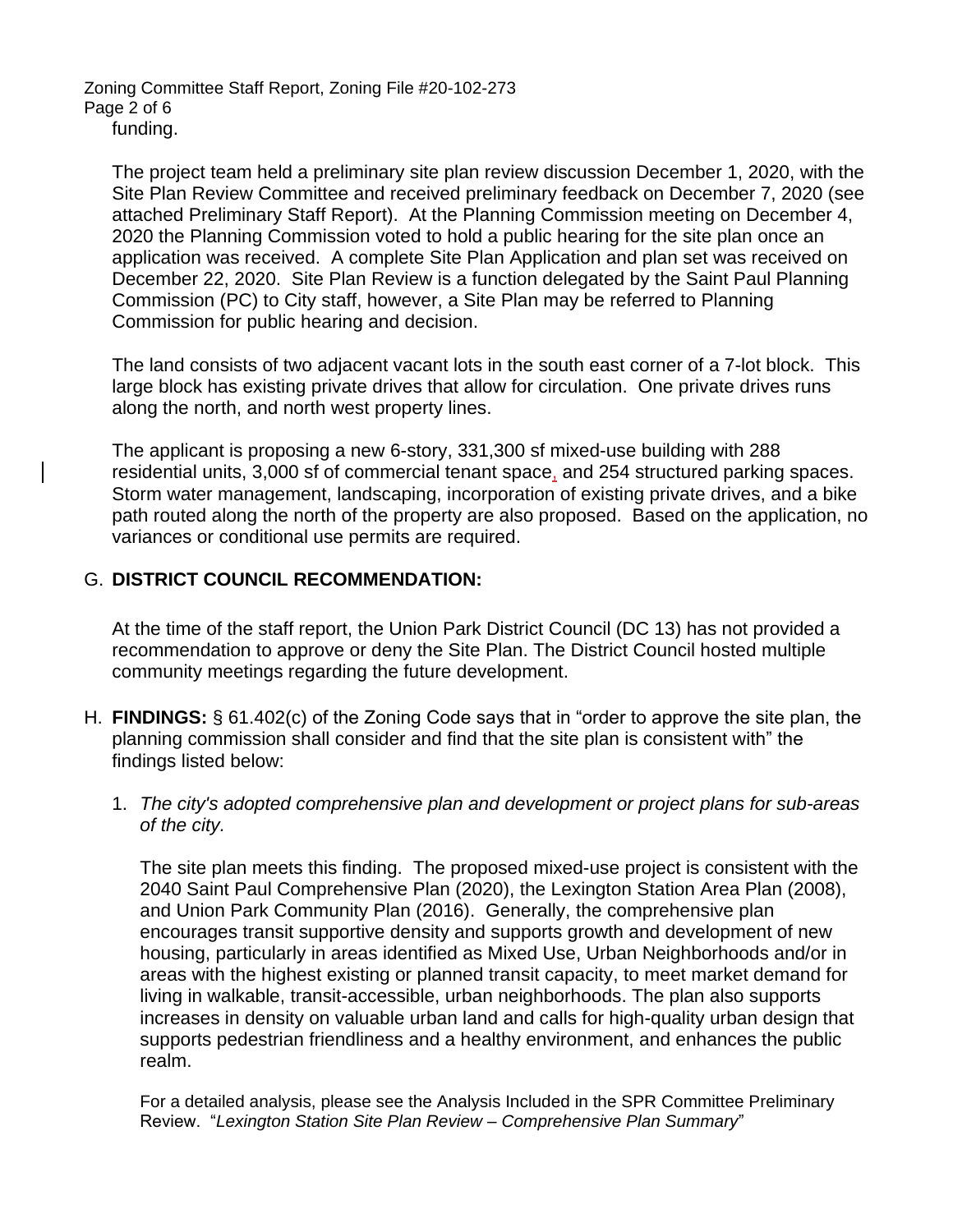Zoning Committee Staff Report, Zoning File #20-102-273 Page 3 of 6

- 2. *Applicable ordinances of the City of Saint Paul.* The site plan meets this finding. The site plan complies with the following key Zoning ordinances:
	- §66.315 Intent, T4 traditional neighborhood district.
	- §66.331 Traditional Neighborhood District Density and dimensional standards.
	- §66.342 Parking requirements in T3—T4 traditional neighborhood districts.
	- §66.343 Traditional neighborhood district design standards.
	- §63.110 Building design standards.
- 3. *Preservation of unique geologic, geographic or historically significant characteristics of the city and environmentally sensitive areas.*

The site plan meets this finding. The property is typical of the intent of a T4 neighborhood district, which provides for higher-density pedestrian- and transit-oriented mixed-use development. This vacant land is neither designated as having historical or environmental significance. It is also not located within a heritage preservation district.

4. *Protection of adjacent and neighboring properties through reasonable provision for such matters as surface water drainage, sound and sight buffers, preservation of views, light and air, and those aspects of design which may have substantial effects on neighboring land uses.*

The site plan meets this finding, the effect of this specific proposed building on neighboring properties is reasonable.

Specific to the findings:

- The stormwater system meets City standards for run-off rate control. The system will consist of pipes buried below grade located on the west side of the building in the landscaped setback area.
- The building's proposed setbacks meet or exceed the zoning code for the district. The building is set back 21'4" from the rear property line along the west. A shadow study was provided to demonstrate a reasonable impact to neighboring properties. A spatial buffer is provided by 17' alley right-of-way and 8.5' side setback from the single-family homes to the south.
- The setback areas will be landscaped or paved for vehicular, bicycle, and pedestrian traffic. Existing boulevard trees will be protected where possible and new boulevard trees will be planted as required.
- The off-street parking will be provided for residential tenants with two levels of structured parking. A separate structured parking area will serve the commercial use. Trash and recycling will occur within the parking structure, tenant move in will have a dedicated move in garage access off the alley. There will be no alley access to the parking structures.
- The proposed site adheres to Traditional Neighborhood Design Standards as well as General Design Standards including minimum window and door openings, mechanical screening, building facade articulation, inclusion of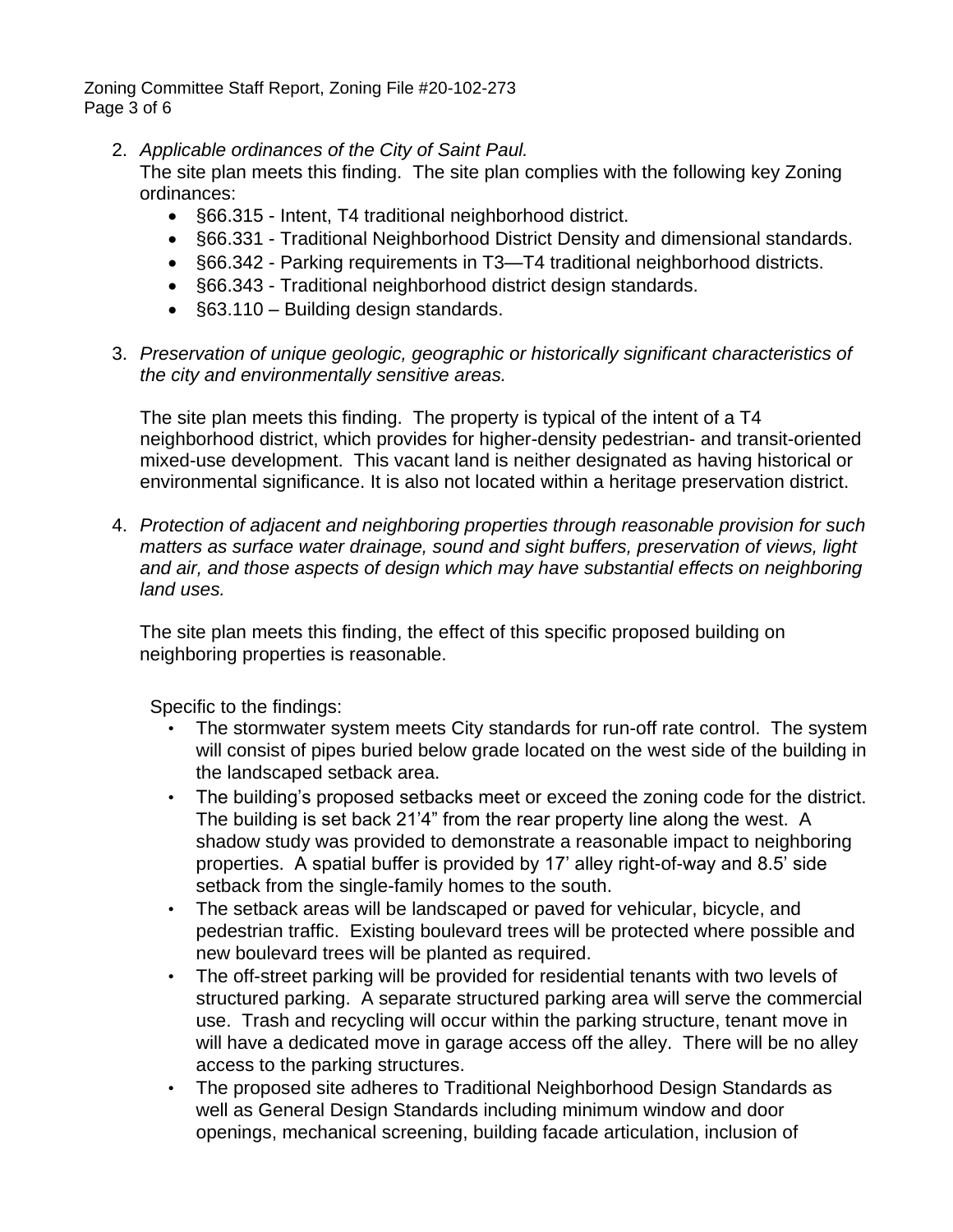Zoning Committee Staff Report, Zoning File #20-102-273

#### Page 4 of 6

elements that relate to the human scale in the bottom 25' of the building, lighting etc.

5. *The arrangement of buildings, uses and facilities of the proposed development in order to assure abutting property and/or its occupants will not be unreasonably affected.*

The site plan meets this finding for the reasons listed in finding 4 above. The effect of this specific proposed building on neighboring properties is reasonable:

- A stormwater management system that can manage runoff.
- The site meets or exceeds the minimum setbacks.
- Outdoor residential tenant areas will be protected by two separate three sided courtyards on the second story roof deck, one open towards Lexington Parkway, another open towards the west of the building.
- Structured parking access from the rear of the building off a private street to the rear of the site.
- No alley access to building or parking is proposed beyond a move-in bay.
- Deliveries will occur within the parking structure, the move-in garage, or in the port cochere to the north of the building along a private street reducing additional congestion in the public right-of-way.
- Trash and recycling haulers from the parking structure.
- The building will comply with all applicable design standards.
- 6. *Creation of energy-conserving design through landscaping and location, orientation and elevation of structures.*

The site plan meets this finding. Higher density development is inherently more energy conserving because it has fewer exterior walls per dwelling unit than low density housing minimizing heat loss. The building exceeds the minimum amount of glazing on all sides, allowing the building to gain solar heat. The project shall meet current building and energy codes. Stormwater will be managed onsite and discharged at a rate that complies with city standards.

The proposed development is in the Lexington Station Area and four blocks south of an enhanced bicycle route conducive to walking, biking, and using public transit rather than driving. Secure indoor bicycle parking and a maintenance area is conveniently located off Lexington Parkway for enhanced convenience.

7. *Safety and convenience of both vehicular and pedestrian traffic both within the site and in relation to access streets, including traffic circulation features, the locations and design of entrances and exits and parking areas within the site.*

The site plan meets this finding. Access to both the commercial (13 spaces) and residential (241 spaces) parking structures are off a private drive to the rear of the property. Existing private drives have been incorporated in their current position for the least impact to circulation on the site. A move-in garage is accessed off an existing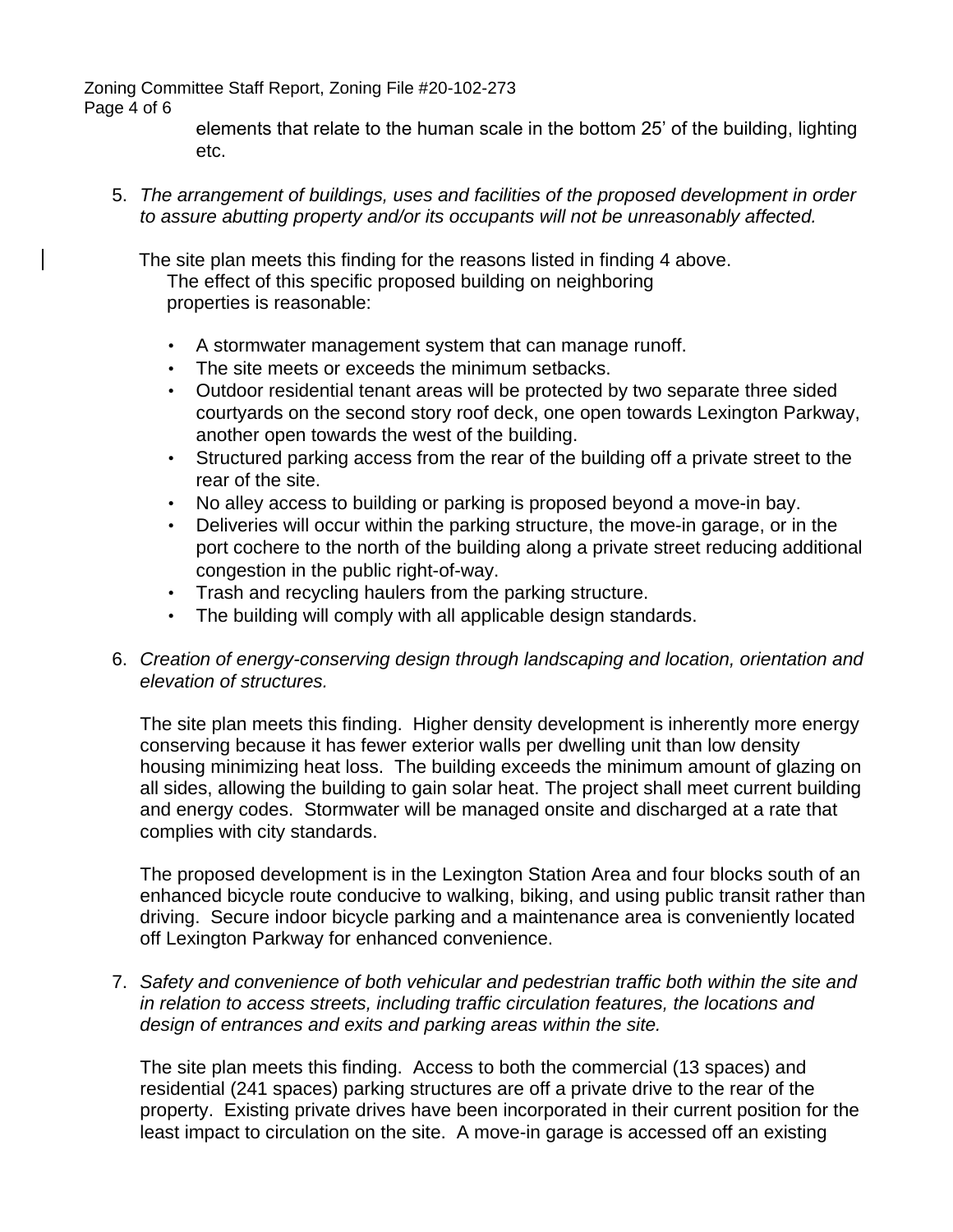Zoning Committee Staff Report, Zoning File #20-102-273 Page 5 of 6

public alley, further reduce blockages in the Public Right of Way.

The building's first floor layout allows for convenient pedestrian entry at the south east, north east, north, and north west sides of the building. Other considerations include a primary pedestrian building entrance on Lexington Parkway for the commercial space, twelve-foot wide sidewalks enhance pedestrian friendliness and walkability along Lexington Parkway and the 15-foot wide landscaped boulevard between the sidewalk and roadway enhance pedestrian safety, friendliness, walkability. Pedestrian ramps have been added in line with Fuller Avenue's future crosswalks in mind.

Bike racks were added on the exterior near the commercial space and a large interior bicycle storage and maintenance room is proposed. The applicant met with Saint Paul Public Works Parks and Ramsey County prior to the submission of these plans to discuss site circulation. A bike lane will be accommodated to the north of the building in anticipation of future connection with the neighborhood.

8. *The satisfactory availability and capacity of storm and sanitary sewers, including solutions to any drainage problems in the area of the development.*

The site plan meets this finding. The utility connections are shown on Sheet C4-1. Water, and Sanitary are available in Lexington Parkway and stormwater from the building site will be piped to an underground detention system located on the south west of the property. The stormwater detention system will then connect to existing private stormwater pipes installed when The Wilder Foundation building was constructed. These private pipes connect to the public main at Lexington Parkway. Drainage maps and HydroCAD modeling to meet the City's stormwater runoff rate control standards were reviewed and approved by Public Works. The project disturbs more than one acre of land and requires an Erosion and Sediment Control permit from the Minnesota Pollution Control Agency as well as a permit from the Capitol Region Watershed District to meet water quality requirements.

9. *Sufficient landscaping, fences, walls and parking necessary to meet the above objectives.*

The site plan meets this finding. The setback areas around the building will be landscaped and the plan will be approved by the city forester. Existing boulevard trees will be protected where possible and new boulevard trees will be planted as required.

Parking is not required within ¼ mile of University Ave. The project is proposing 254 parking spaces, 13 for in the structured commercial lot and 241 for the residential lot.

10.*Site accessibility in accordance with the provisions of the Americans with Disabilities Act (ADA), including parking spaces, passenger loading zones and accessible routes.*

The site plan meets this requirement. Required ADA parking spaces will be provided. The floors of the commercial spaces and lobbies will match the sidewalk grades. The sidewalks have accessible crossings.

11.*Provision for erosion and sediment control as specified in the "Ramsey Erosion*